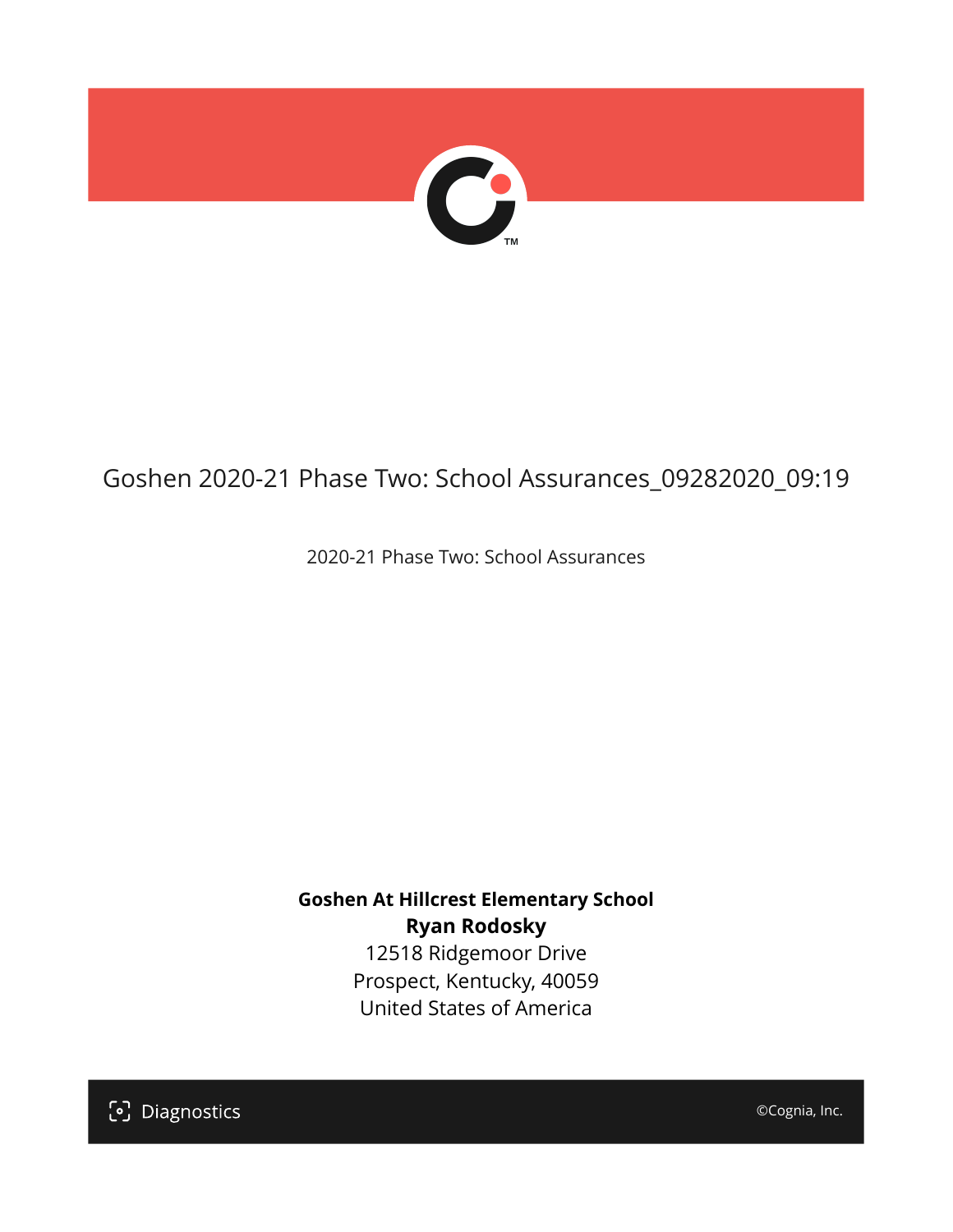#### **Table of Contents**

| 2020-21 Phase Two: School Assurances                    |  |
|---------------------------------------------------------|--|
| Introduction                                            |  |
| <b>Teacher Performance</b>                              |  |
| Title I Schoolwide Programs                             |  |
| Title I Targeted Assistance School Programs             |  |
| Schools Identified for Targeted Support and Improvement |  |
| All School Programs                                     |  |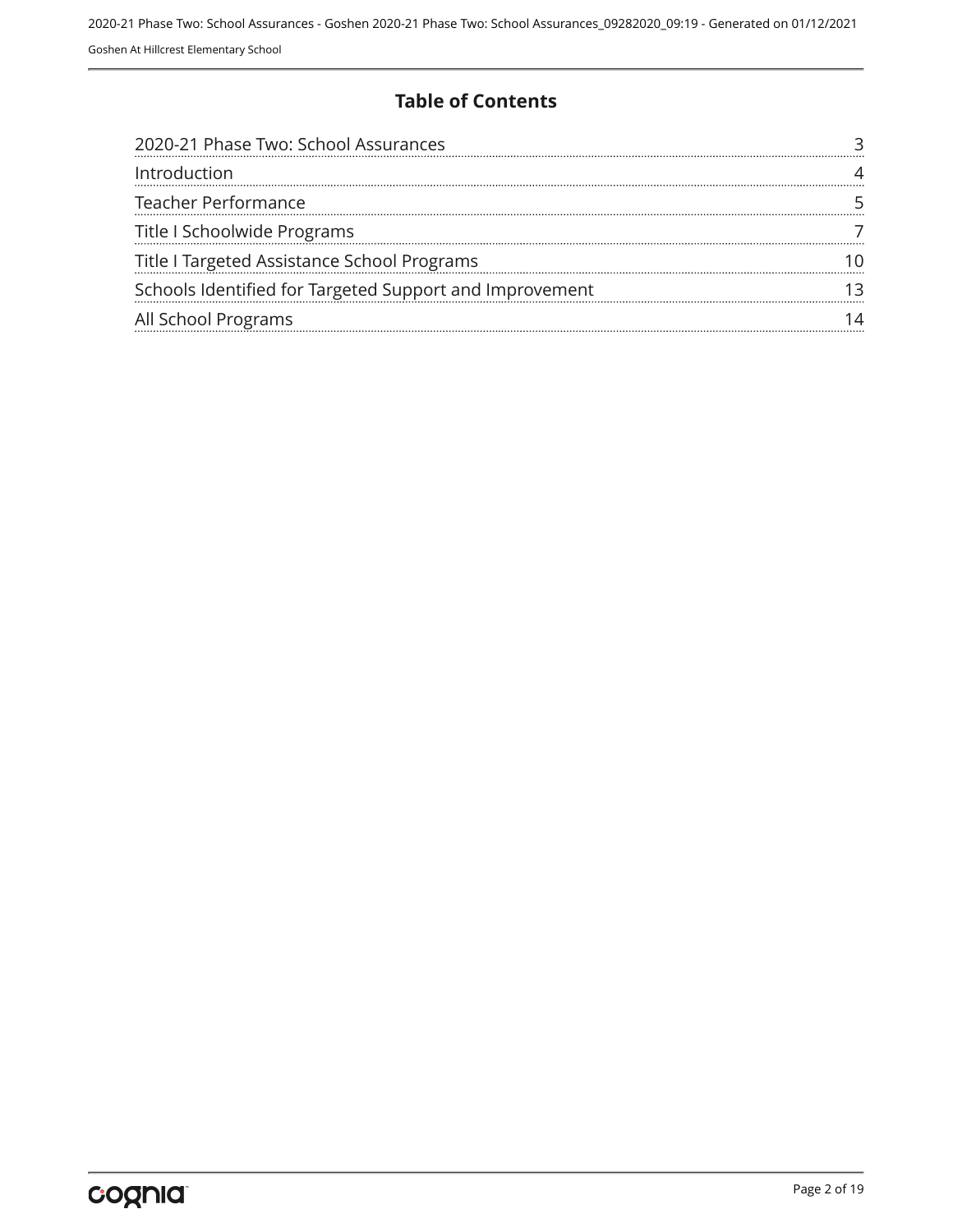2020-21 Phase Two: School Assurances - Goshen 2020-21 Phase Two: School Assurances\_09282020\_09:19 - Generated on 01/12/2021

Goshen At Hillcrest Elementary School

## <span id="page-2-0"></span>**2020-21 Phase Two: School Assurances**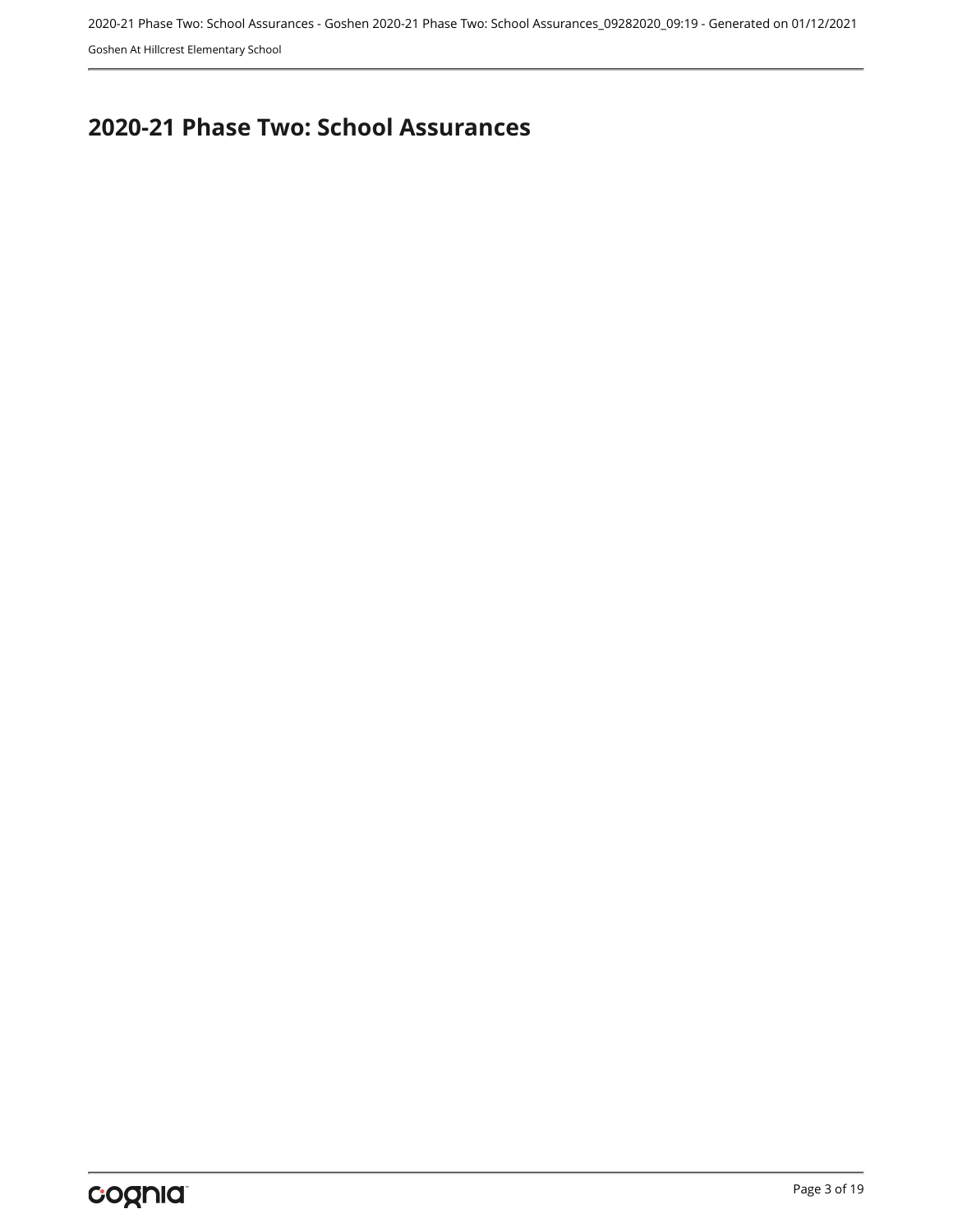## <span id="page-3-0"></span>**Introduction**

Assurances are a required component of the improvement planning process (703 KAR 5:225). Please read each assurance carefully and indicate whether your school complies by selecting the appropriate response (Yes, No or N/A). If you wish to provide further information or clarify your response, space for comments is provided. Comments are optional. You may upload any supporting documentation as needed.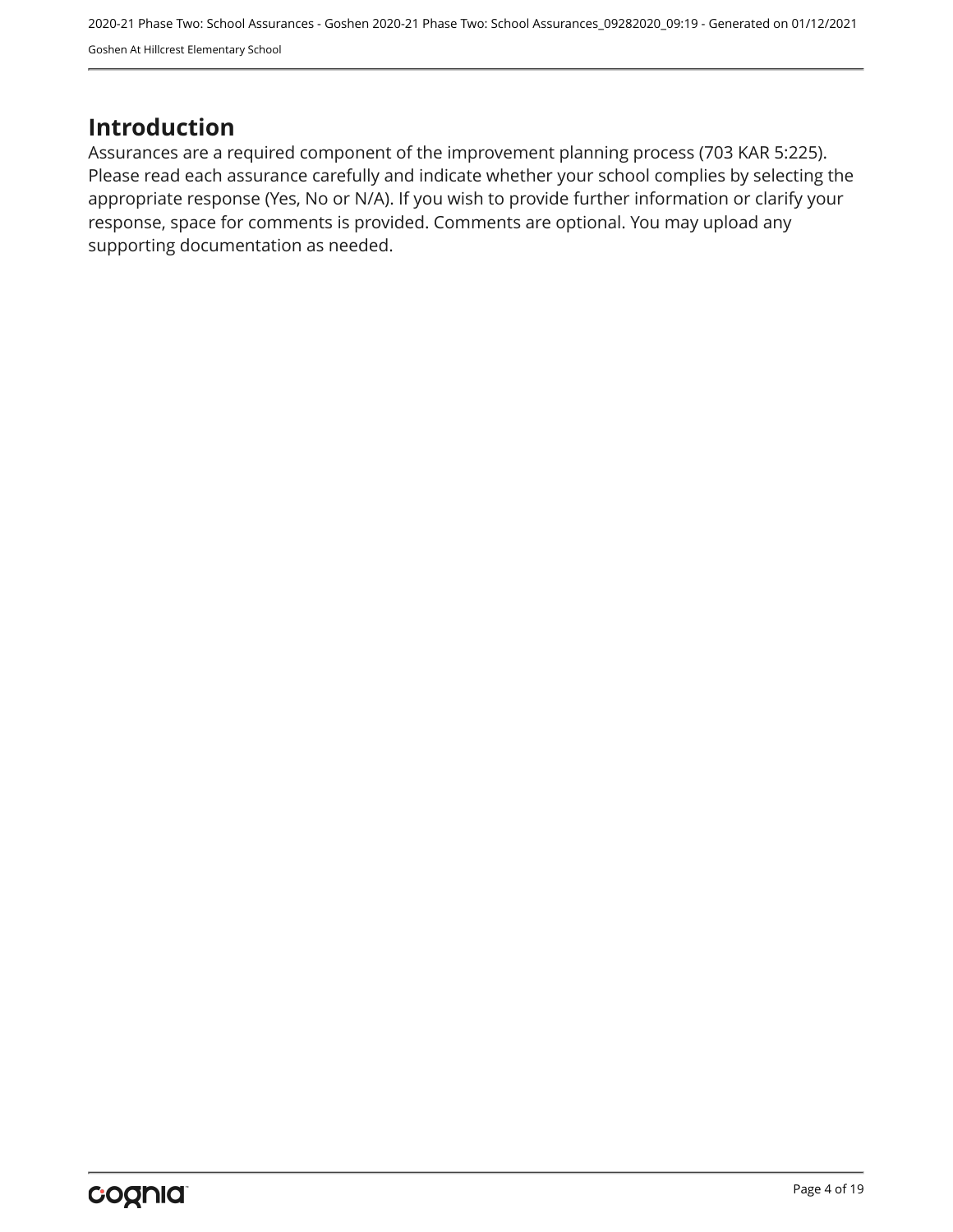## <span id="page-4-0"></span>**Teacher Performance**

1. The KDE focuses on promoting equitable access to effective educators for all students, including minority students, those experiencing poverty, English learners and students with disabilities. Therefore, all districts and schools are charged with ensuring equitable access to experienced and effective educators. The Every Student Succeeds Act (ESSA) requires each school to report data regarding ineffective teachers. An ineffective teacher receives a summative effectiveness rating of "ineffective" as determined through the local performance evaluation system that meets the requirement established by KRS 156.557. An ineffective teacher consistently fails to meet expectations as determined by a trained evaluator, in competencies identified as the performance criteria in the Kentucky Framework for Teaching.

Due to the passage of Senate Bill 1 (2017), the measure and method for collecting teacher and leader effectiveness data was adjusted to fulfill the state law regarding district reporting and data collection. Number of students taught by ineffective teachers is self-reported by each school, in aggregate, by subpopulation. Names of ineffective teachers are not provided/collected.

Responses to this assurance will be collected in the [Kentucky Equitable Access to](https://www.surveymonkey.com/r/PNPMCCV) **[Effective Educators Survey](https://www.surveymonkey.com/r/PNPMCCV).** Responses to each survey question should be based on data from the 2019-20 school year. This survey collects data on ineffective teachers only. Data on inexperienced and out-of-field teachers is collected using the EPSB identification number provided in Infinite Campus. Please be sure all teachers have an EPSB number on file.

Once you have completed the survey, return to the 2020-21 Phase Two: School Assurances diagnostic to certify that your school has completed the survey and to complete the remaining assurances on the diagnostic.

**I certify this school has accurately completed the [Kentucky Equitable Access to](https://www.surveymonkey.com/r/PNPMCCV) [Effective Educators Survey](https://www.surveymonkey.com/r/PNPMCCV) by opening the survey link, entering all requested information, and submitting the completed survey as directed. I also certify that all certified staff members have an EPSB number entered in Infinite Campus.**

 **Yes** No N/A **COMMENTS**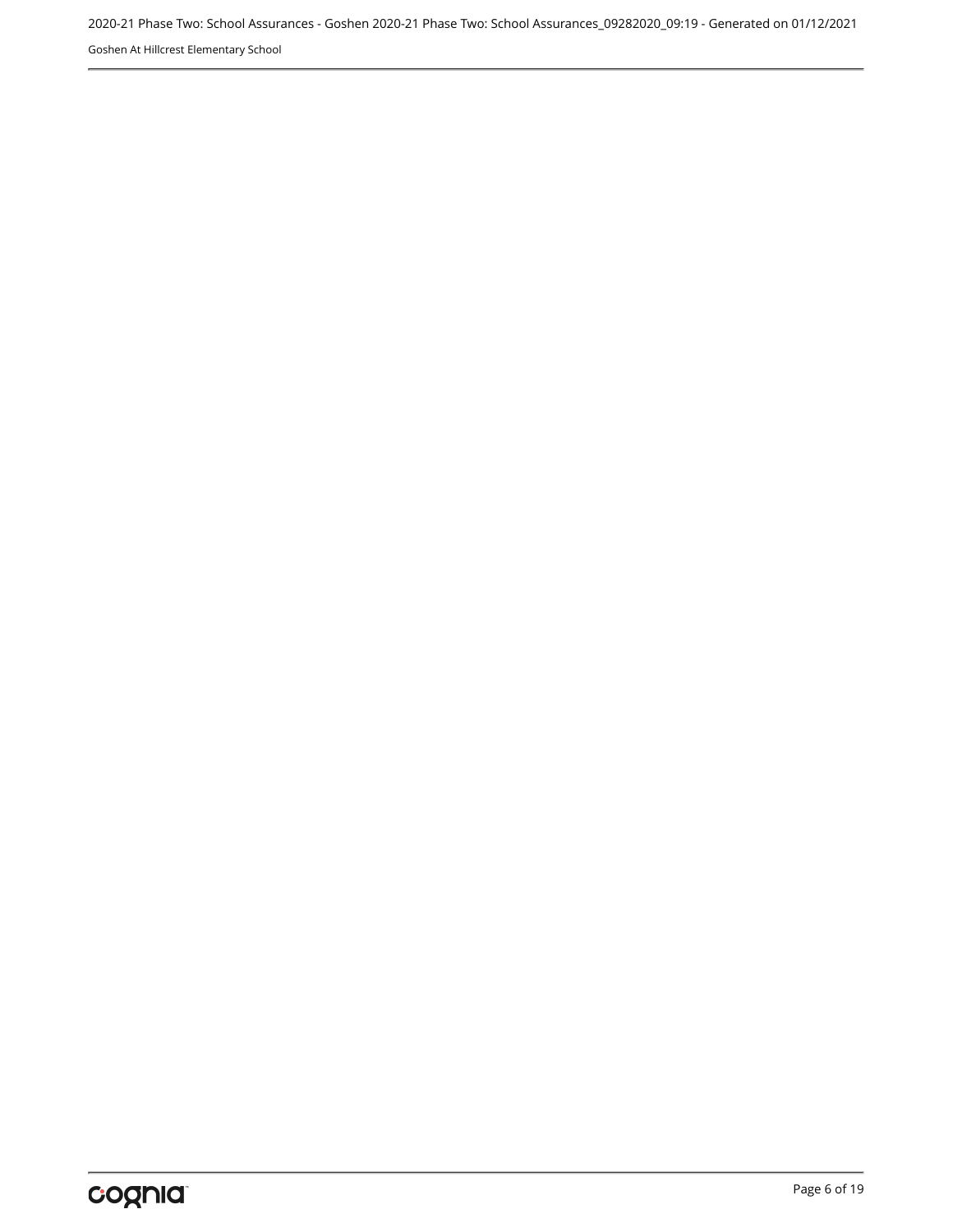## <span id="page-6-0"></span>**Title I Schoolwide Programs**

2. If the school is implementing a schoolwide program, the school developed a comprehensive plan during a 1-year period or qualifies for an exception under Section 1114(b)(1) of the Every Student Succeeds Act (ESSA).

 Yes No  **N/A COMMENTS**

3. If the school is implementing a schoolwide program, the school developed a comprehensive plan with the involvement of parents and other members of the community to be served as well as individuals who will carry out such plan (e.g. teachers, administrators, classified staff, etc.) as required by Section 1114(b)(2) of ESSA.

 Yes No  **N/A COMMENTS**

4. If the school is implementing a schoolwide program, the school developed a comprehensive plan that will remain in effect for the duration of the school's participation under Title I, Part A of ESSA as required by Section 1114(b)(3) of ESSA.

 Yes No  **N/A COMMENTS**

5. If the school is implementing a schoolwide program, the school developed a comprehensive plan that is available to district leadership, parents, and the public and in an understandable and uniform format as required by Section 1114(b)(4) of ESSA.

 Yes o No

cognia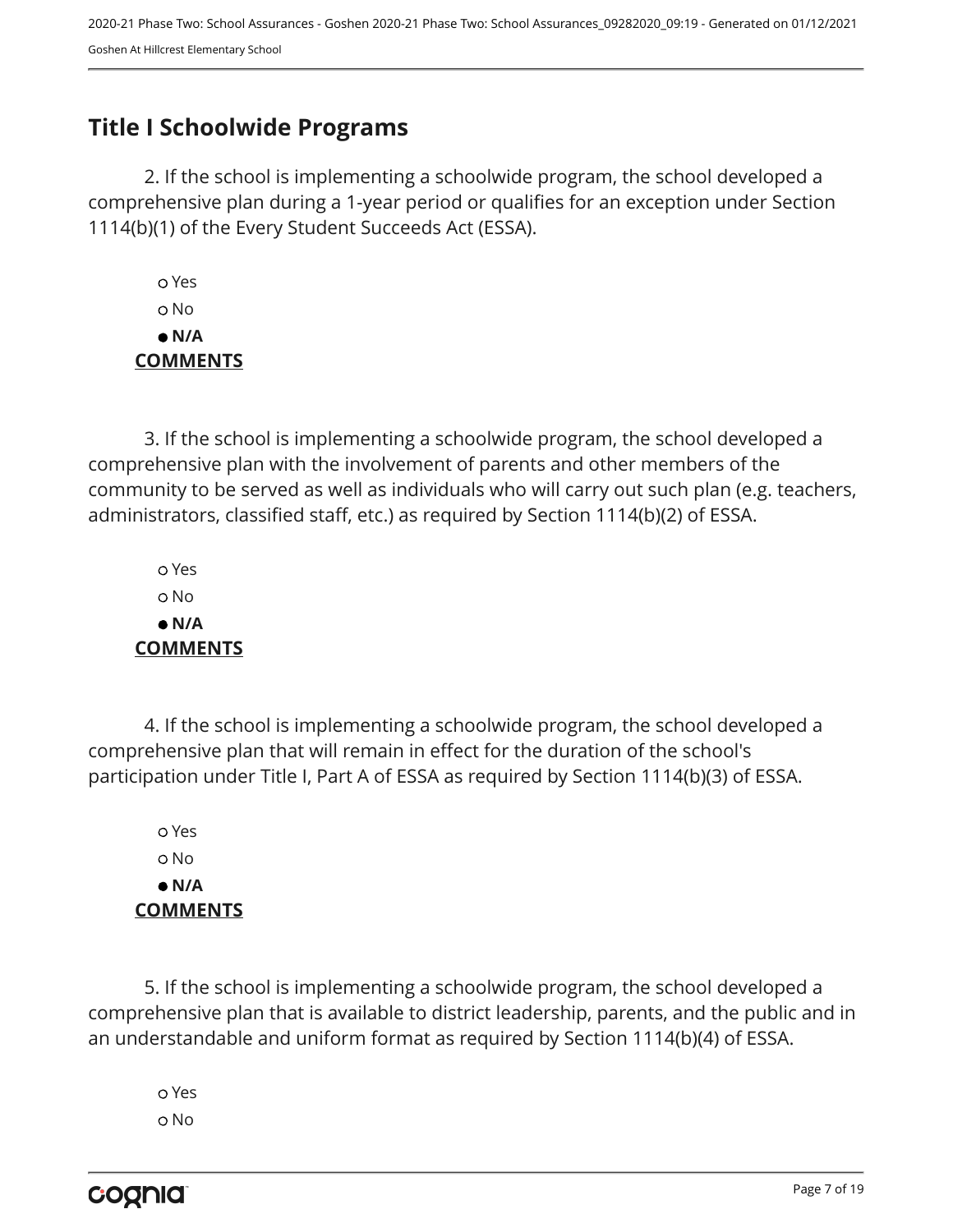#### **N/A COMMENTS**

6. If the school is implementing a schoolwide program, the school developed a comprehensive plan that, to the extent appropriate and applicable, coordinates with other federal, state, and local programs, including but not limited to the implementation of improvement activities in schools identified for comprehensive or targeted support and improvement, as required by Section 1114(b)(5) of ESSA.

 Yes o No  **N/A COMMENTS**

7. If the school is implementing a schoolwide program, the school developed a comprehensive plan that is based on a comprehensive needs assessment, which included a review of academic achievement data, and includes, among other items, a description of the strategies the school will implement to address school needs as required by Section 1114(b)(6) of ESSA. The comprehensive needs assessment was developed with the participation of individuals who will carry out the schoolwide program plan, and the school documents how it conducted the needs assessment, the results it obtained, and the conclusions it drew from those results, as required by 34 Code of Federal Regulations (CFR) 200.26.

 Yes o No  **N/A COMMENTS**

8. If the school is implementing a schoolwide program, the school developed, pursuant to Section 1114(b)(7), a comprehensive plan that includes a description of the strategies to be implemented to address school needs, including how such strategies: (1) provide opportunities for all children; (2) use methods and instructional strategies that strengthen the academic program in the school, increase learning time, and provide an enriched and accelerated curriculum; and, (3) address the needs of all children through, for example, the following activities: school-based mental health programs; a tiered model to prevent and address behavioral problems; professional development to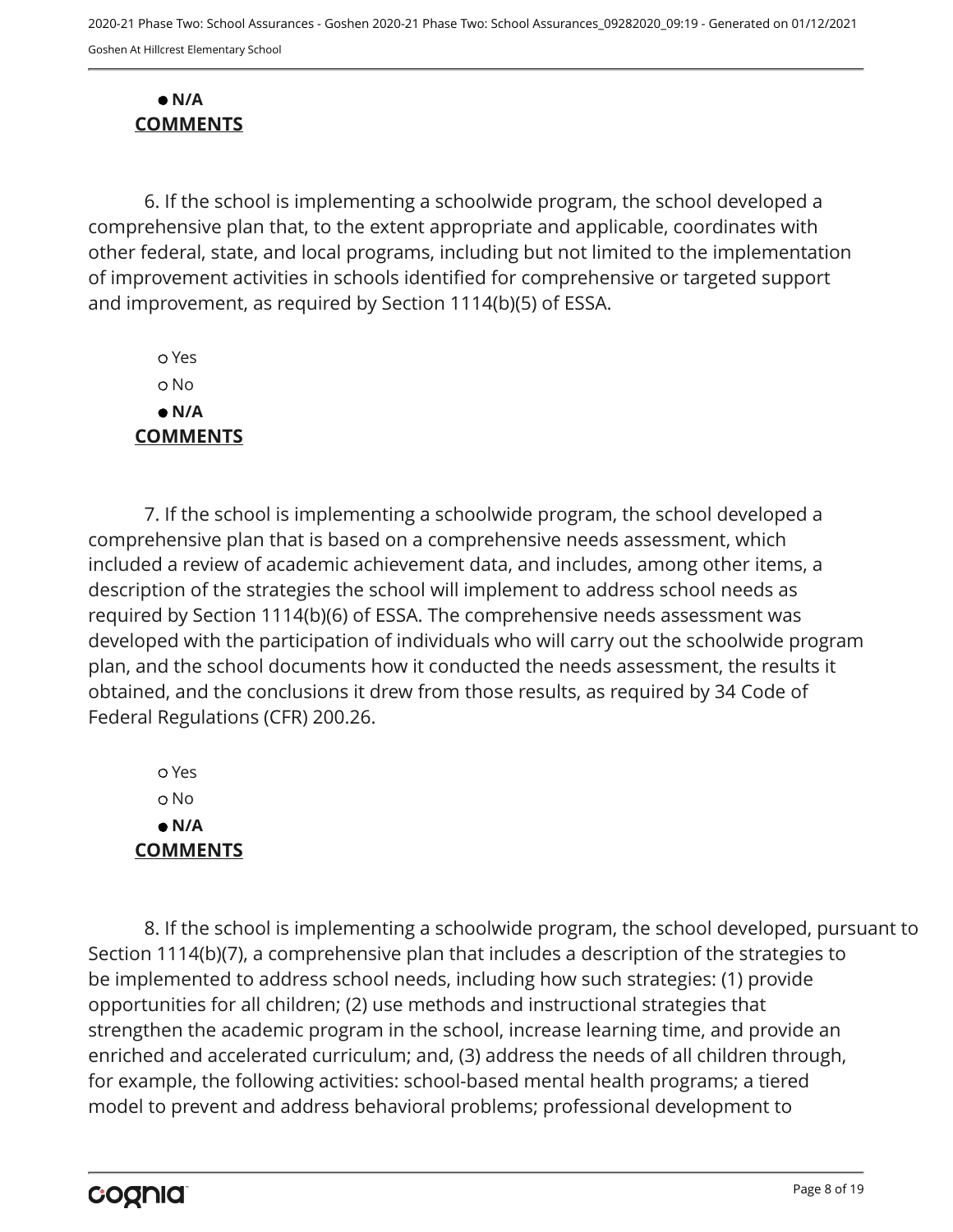improve instruction and use of data from academic assessments, and to recruit and retain effective teachers; and/or, strategies for assisting preschool children transition to local elementary school programs.

### Yes o No  **N/A COMMENTS**

9. The school regularly monitors the implementation and results achieved by the schoolwide program, using data from the State's annual assessments and other indicators of academic achievement. The school determines whether the schoolwide program has been effective in increasing the achievement of students in meeting the challenging State academic standards, particularly for those students who had been furthest from achieving the standards. The school revises the plan as necessary based on student needs and on the results of the regular monitoring, to ensure continuous improvement of students in the schoolwide program and to ensure that all students are provided opportunities to meet the challenging State academic standards, as required by Section 1114 (b)(3) of ESSA and 34 CFR 200.26.

 Yes o No  **N/A COMMENTS**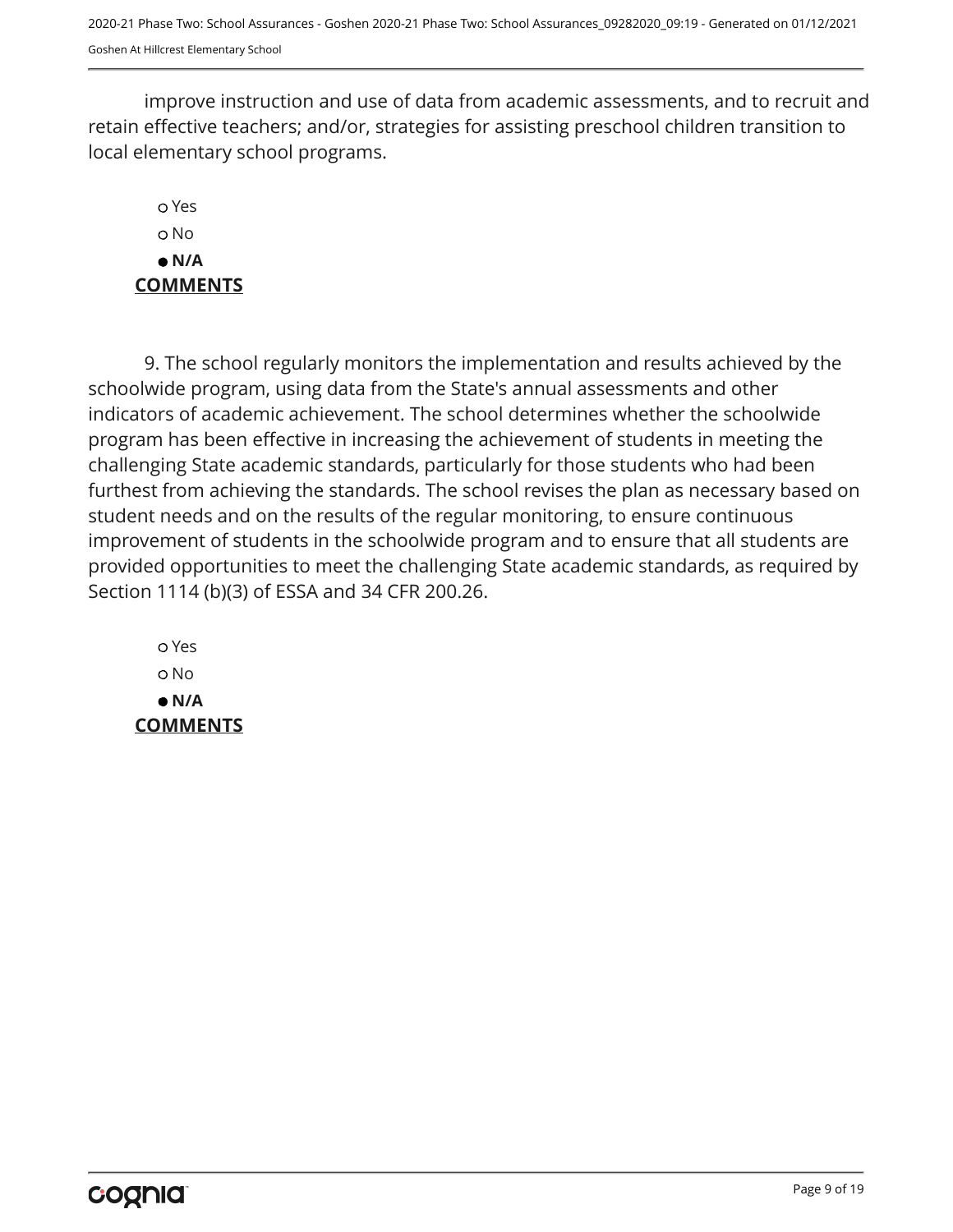## <span id="page-9-0"></span>**Title I Targeted Assistance School Programs**

10. If the school is implementing a targeted assistance school program, participating students are identified in accordance with Section 1115(c) and on the basis of multiple, educationally related, objective criteria.

 Yes o No  **N/A COMMENTS**

11. If the school is implementing a targeted assistance school program, the school serves participating students using resources under Title I, Part of ESSA to meet challenging state academic standards as required by Section 1115(b)(2)(A) of ESSA.

 Yes No  **N/A COMMENTS**

12. If the school is implementing a targeted assistance school program, the school serves, pursuant to Section 1115(b)(2)(B) of ESSA, participating students using methods and instructional strategies to strengthen the academic program of the school, which may include, for example, expanded learning time, summer programs, and/or a tiered model to prevent and address behavioral problems.

 Yes o No  **N/A COMMENTS**

13. If the school is implementing a targeted assistance school program, the school serves participating students by coordinating with and supporting the regular educational program as required by Section 1115(b)(2)(C) of ESSA.

Yes

cognia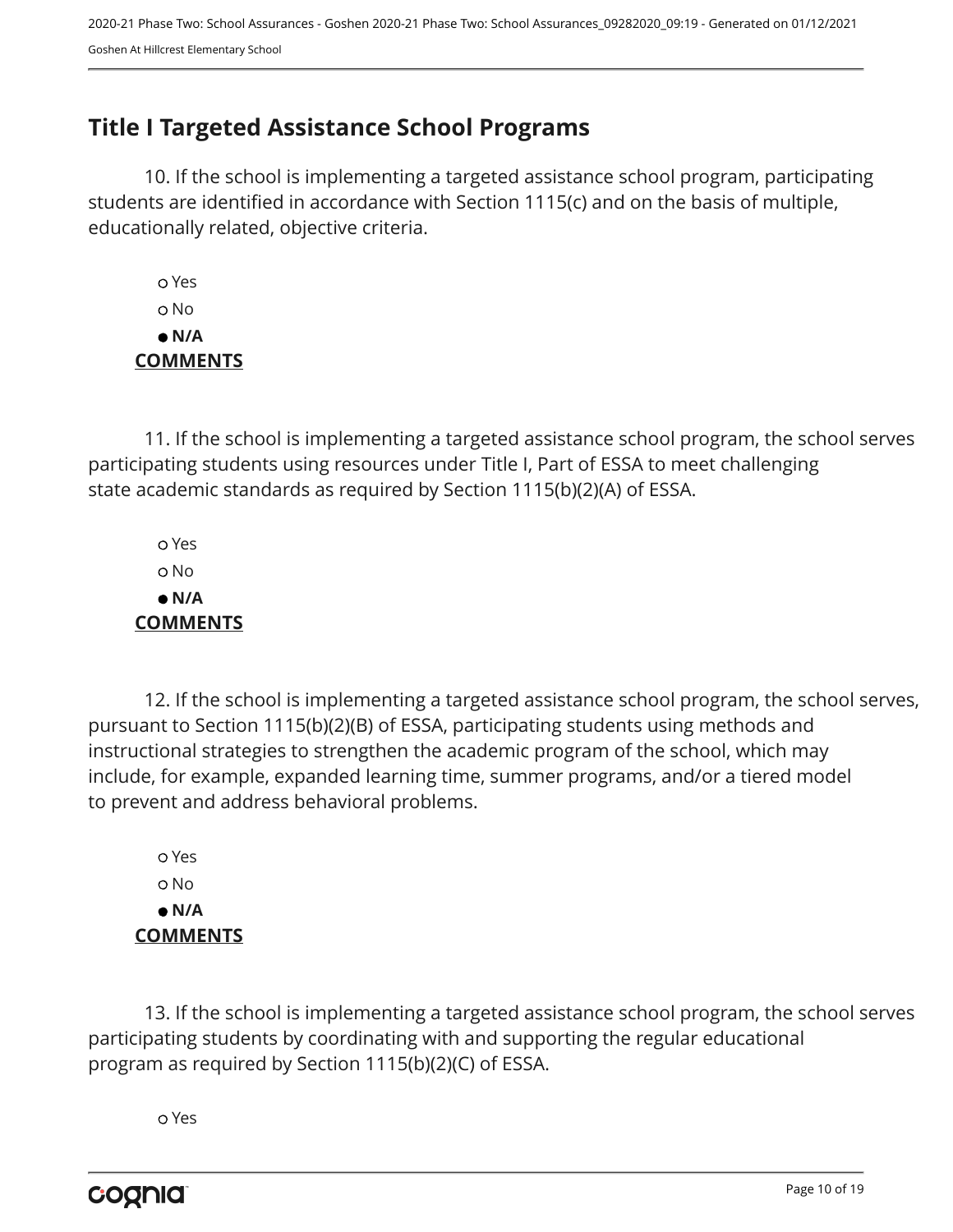No  **N/A COMMENTS**

14. If the school is implementing a targeted assistance school program, the school serves participating students by providing professional development to, for example, teachers, administrators, classified staff, and/or other school personnel who work with participating students as required by Section 1115(b)(2)(D) of ESSA.

 Yes o No  **N/A COMMENTS**

15. If the school is implementing a targeted assistance school program, the school serves, pursuant to Section 1115(b)(2)(E) of ESSA, participating students by implementing strategies to increase the involvement of parents of participating students in accordance with Section 1116 of ESSA.

 Yes o No  **N/A COMMENTS**

16. If the school is implementing a targeted assistance school program, the school serves participating students, to the extent appropriate and applicable, by coordinating with other federal, state, and local programs, including but not limited to the implementation of improvement activities in schools identified for comprehensive or targeted support and improvement, as required by Section 1115(b)(2)(F) of ESSA.

 Yes o No  **N/A COMMENTS**

17. If the school is implementing a targeted assistance school program, the school serves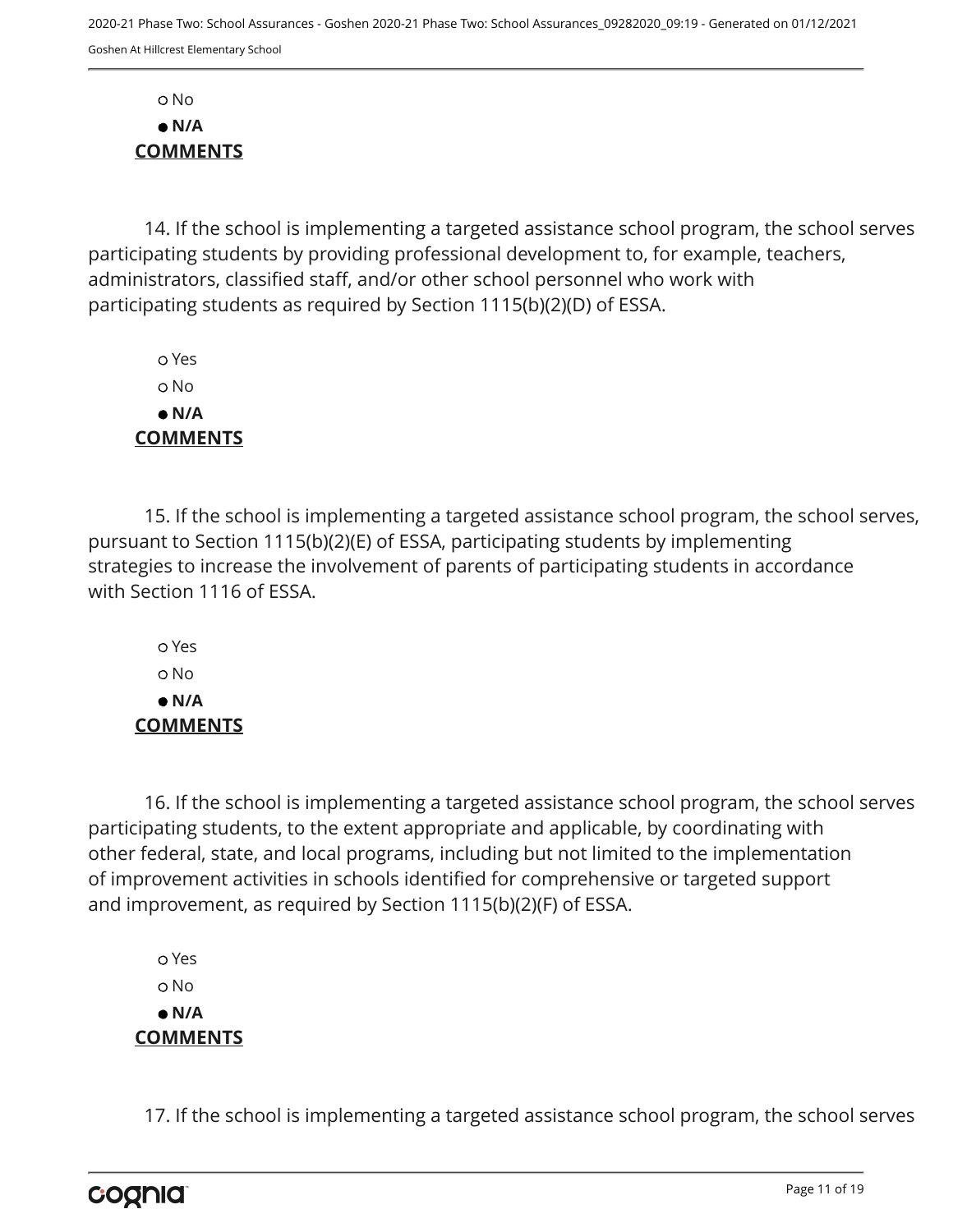participating students by reviewing the progress of participating students on an ongoing basis and revising the targeted assistance program, if necessary, to provide additional assistance to meet challenging state academic standards as required by Section 1115(b) (2)(G) of ESSA.

 Yes o No  **N/A COMMENTS**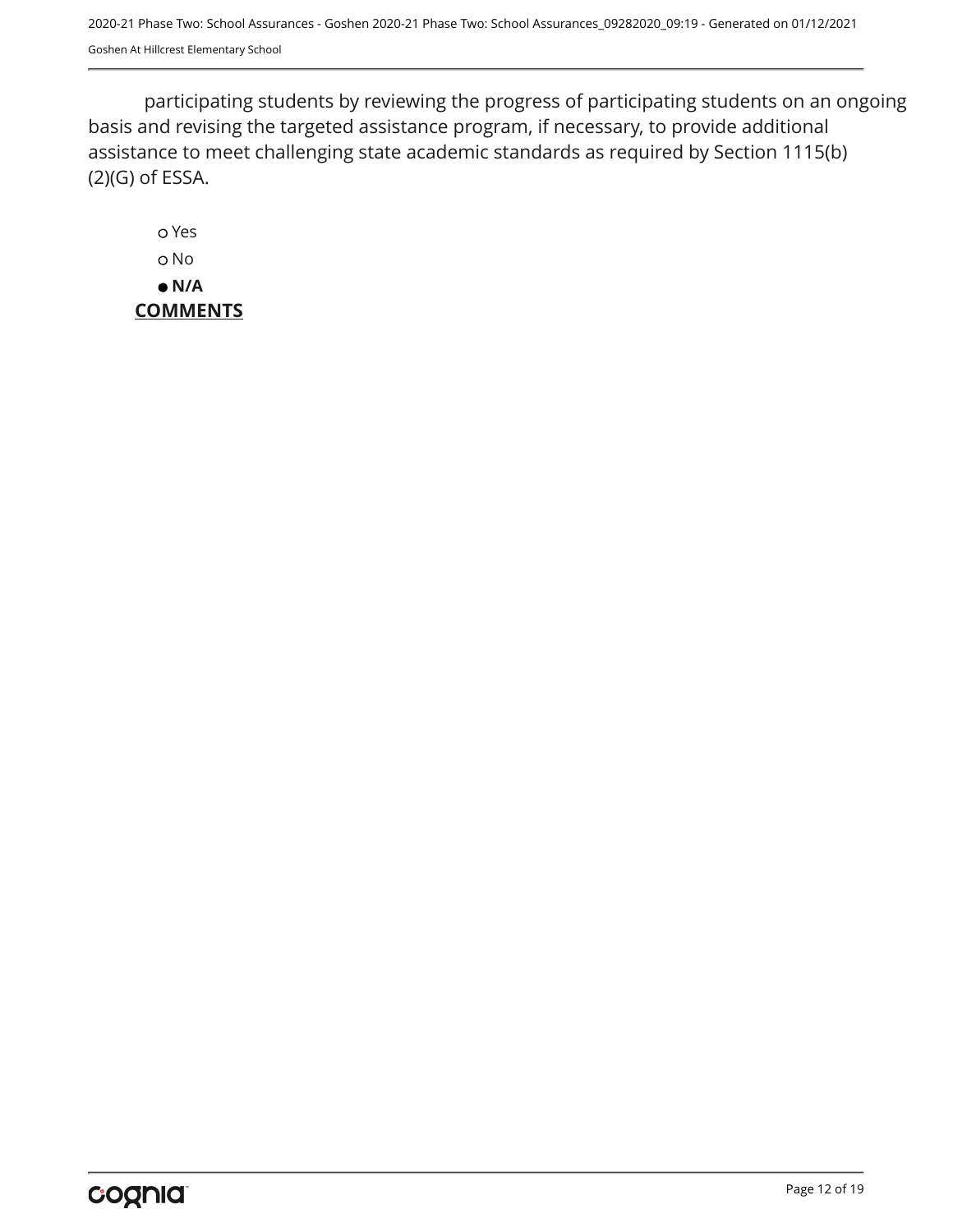## <span id="page-12-0"></span>**Schools Identified for Targeted Support and Improvement**

18. If identified for targeted support and improvement, including additional targeted support and improvement, pursuant to Section 1111(d)(2) of ESSA, the school developed and implemented a plan to improve student outcomes that, among other items, was informed by all indicators, including student performance against long-term goals; included evidence-based interventions; and, approved by local leadership. For reference, "evidence-based" is defined in ESSA Section 8101(21).

 Yes No  **N/A COMMENTS**

19. If identified for additional targeted support and improvement pursuant to Section 1111(d)(2)(C), the school developed and implemented a plan to improve student outcomes that also identified resource inequities to be addressed through implementation of such plan.

 Yes No  **N/A COMMENTS**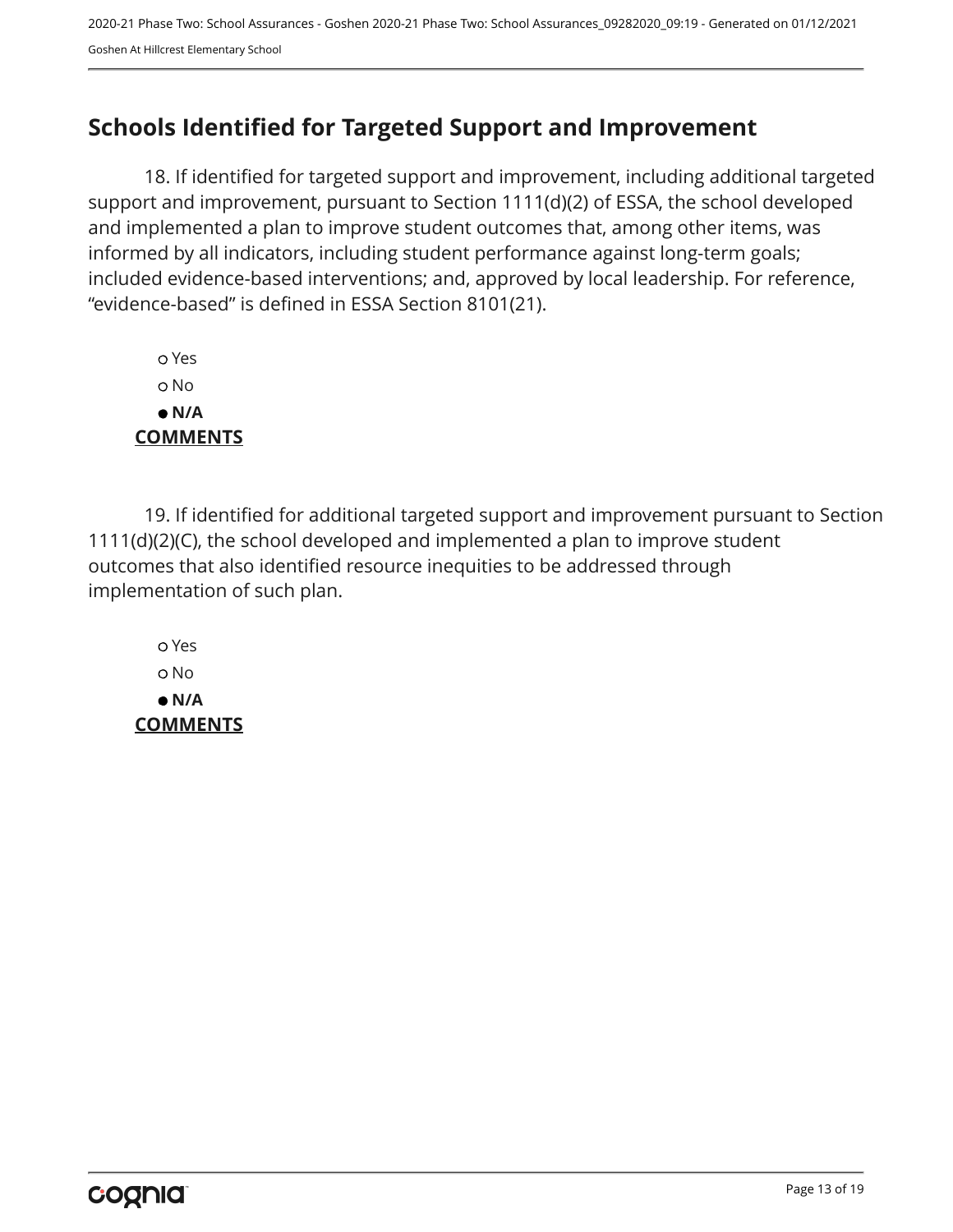## <span id="page-13-0"></span>**All School Programs**

20. The school provides professional development for staff that is in accordance with the purpose of Title II of ESSA; addresses the needs of all students; and, strives to ensure all students are college, career and transition ready as intended by Section 2103 of ESSA, which governs the local use of Title II funding.

 **Yes** No N/A **COMMENTS**

21. The school ensures that the use of federal funding, including expenditures for certified or classified positions (e.g. counselors, nurses, media specialists, etc.), is reasonable and necessary in compliance with 2 CFR 200.403 and 200.405.

 **Yes** No N/A **COMMENTS**

22. The school ensures that all teachers and paraprofessionals working in a program supported with Title I, Part A funding meet applicable state requirements as required by Section 1111(g)(2)(J) of ESSA.

 Yes No  **N/A COMMENTS**

23. The school distributes to parents and family members of participating children, or all children in a schoolwide program, a written parent and family engagement policy, which is agreed on by such parents, that describes the means for carrying out the requirements of ESSA Section 1116 (c) through (f). The school makes the policy available to the local community and updates it periodically to meet the changing needs of parents and the school. For reference, Section 1116(b) of ESSA allows existing parent and family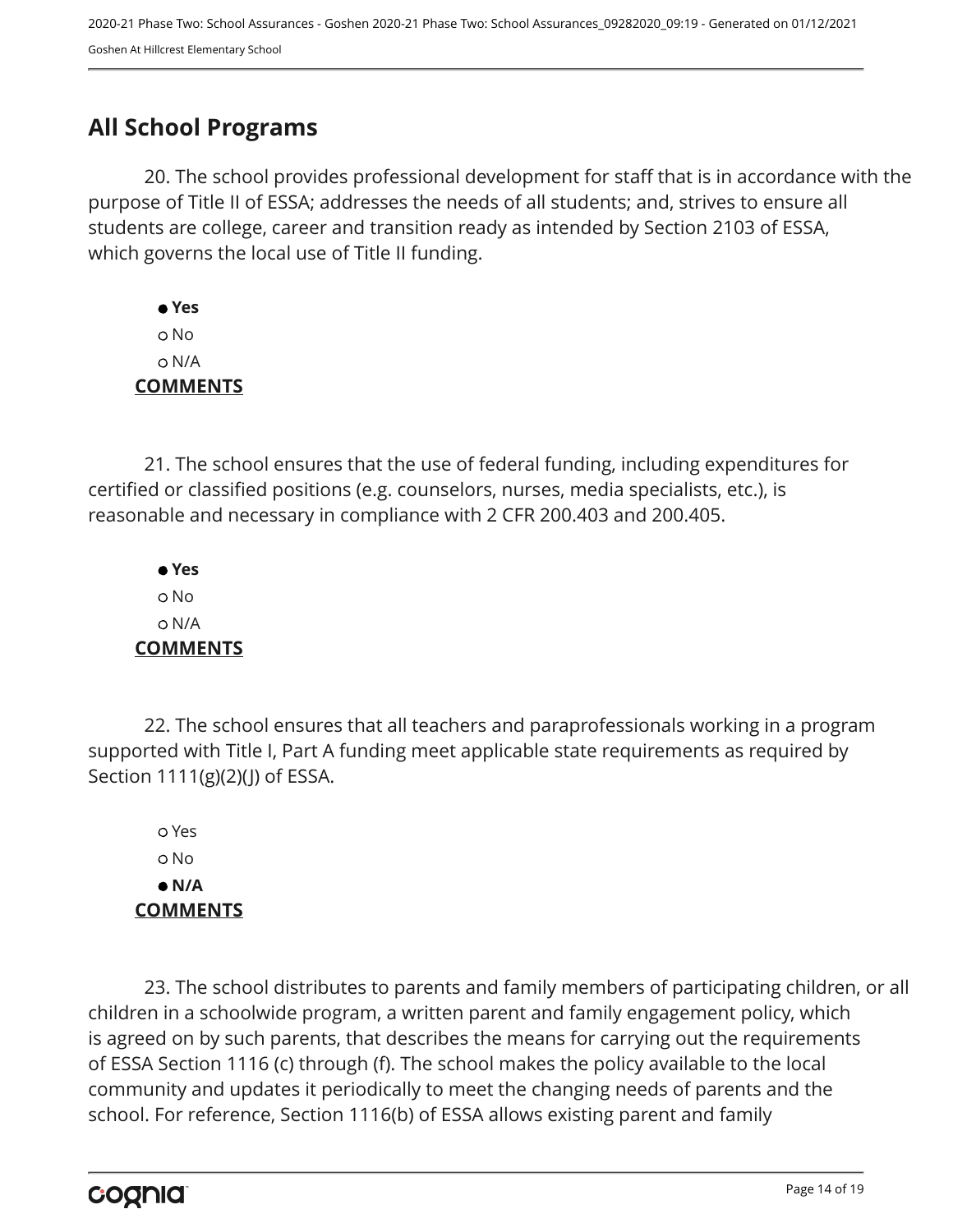engagement policies the school may have in place to be amended to meet the requirements under Title I, Part A.

 Yes No  **N/A COMMENTS**

24. The school convenes an annual meeting, at a convenient time, to which all parents of participating children, or all children in a schoolwide program, are invited and encouraged to attend, to inform parents of their school's participation in Title I, Part A and to explain the requirements of Title I, Part A, and the right of the parents to be involved, as required under Section 1116(c)(1).

 Yes No  **N/A COMMENTS**

25. The school offers a flexible number of meetings to parents, such as meetings in the morning or evening, and may provide, with funds provided under this part, transportation, child care, or home visits, as such services relate to parental involvement (ESSA Section 1116(c)(2).

 Yes No  **N/A COMMENTS**

26. The school involves parents, in an organized, ongoing, and timely way, in the planning, review, and improvement of programs under Title I, including the planning, review, and improvement of the school parent and family engagement policy and the joint development of the schoolwide program plan undersection 1114(b), except that if a school has in place a process for involving parents in the joint planning and design of the school's programs, the school may use that process, if such process includes an adequate representation of parents of participating children (ESSA Section 1116 (c)(3)).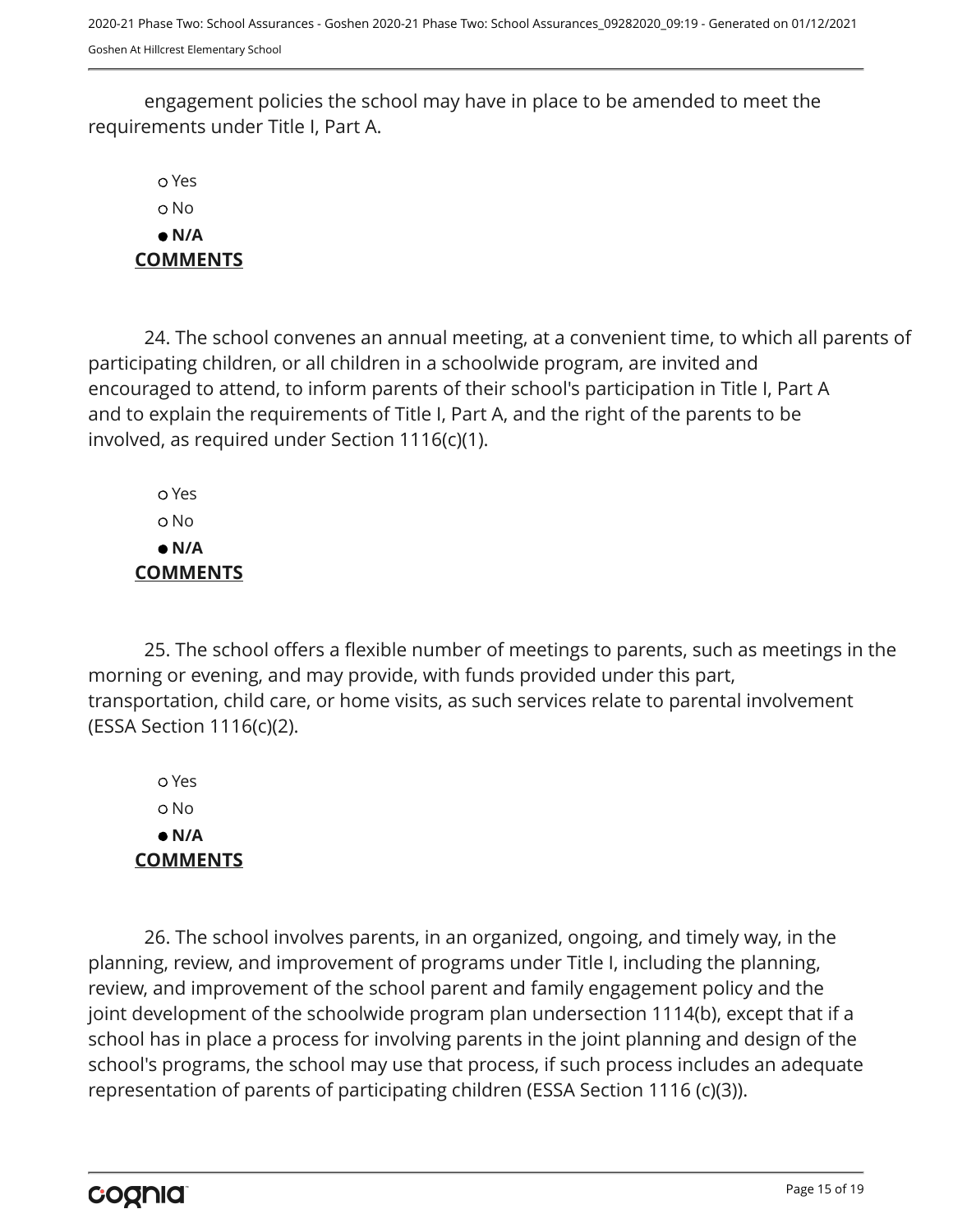Yes o No  **N/A COMMENTS**

27. The school provides parents of participating children, or all children in a schoolwide program—

A. timely information about programs under Title I;

B. a description and explanation of the curriculum in use at the school, the forms of academic assessment used to measure student progress, and the achievement levels of the challenging State academic standards; and

C. if requested by parents, opportunities for regular meetings to formulate suggestions and to participate, as appropriate, in decisions relating to the education of their children, and respond to any such suggestions as soon as practicably possible (ESSA Section 1116  $(C)(4)$ ).

 Yes No  **N/A COMMENTS**

28. If the schoolwide program plan under section 1114(b) is not satisfactory to the parents of participating children, the school submits any parent comments on the plan when the school makes the plan available to the local educational agency.

 Yes o No  **N/A COMMENTS**

29. The school jointly develops with parents for all children served under this part a school-parent compact that outlines how parents, the entire school staff, and students will share the responsibility for improved student academic achievement and the means by which the school and parents will build and develop a partnership to help children achieve the State's high standards. The compact meets the requirements outlined in ESSA 1116(d)(1-2).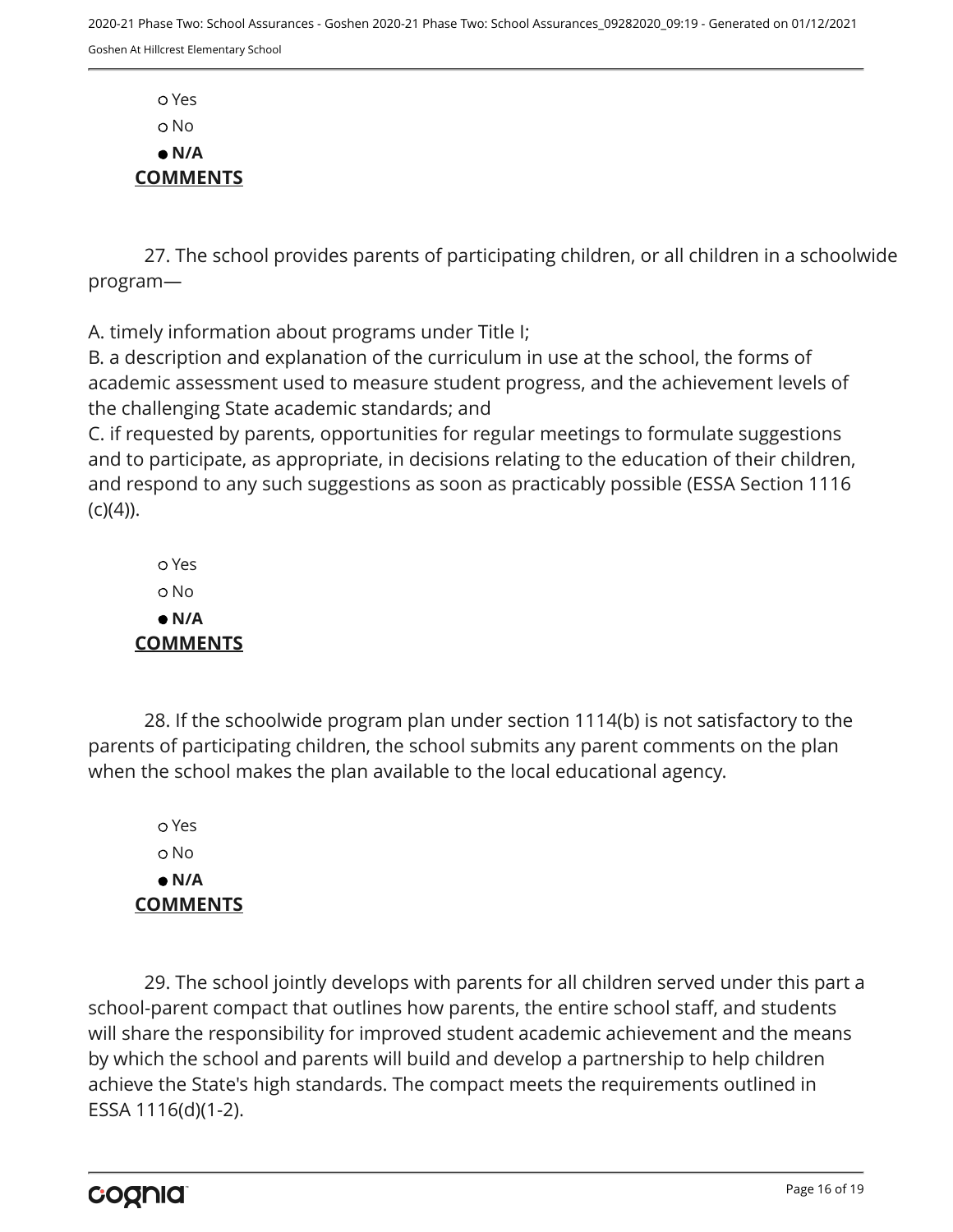Yes No  **N/A COMMENTS**

30. The school provides assistance to parents of children served by the school in understanding such topics as the challenging State academic standards, State and local academic assessments, the requirements of Title I, and how to monitor a child's progress and work with educators to improve the achievement of their children, as required by ESSA Section 1116(e)(1).

 Yes o No  **N/A COMMENTS**

31. The school provides materials and training to help parents to work with their children to improve their children's achievement, such as literacy training and using technology (including education about the harms of copyright piracy), as appropriate, to foster parental involvement, as required in ESSA Section 1116(e)(2).

 Yes No  **N/A COMMENTS**

32. The school educates teachers, specialized instructional support personnel, principals, and other school leaders, and other staff, with the assistance of parents, in the value and utility of contributions of parents, and in how to reach out to, communicate with, and work with parents as equal partners, implement and coordinate parent programs, and build ties between parents and the school, as required in ESSA Section 1116(e)(3).

 Yes o No  **N/A COMMENTS**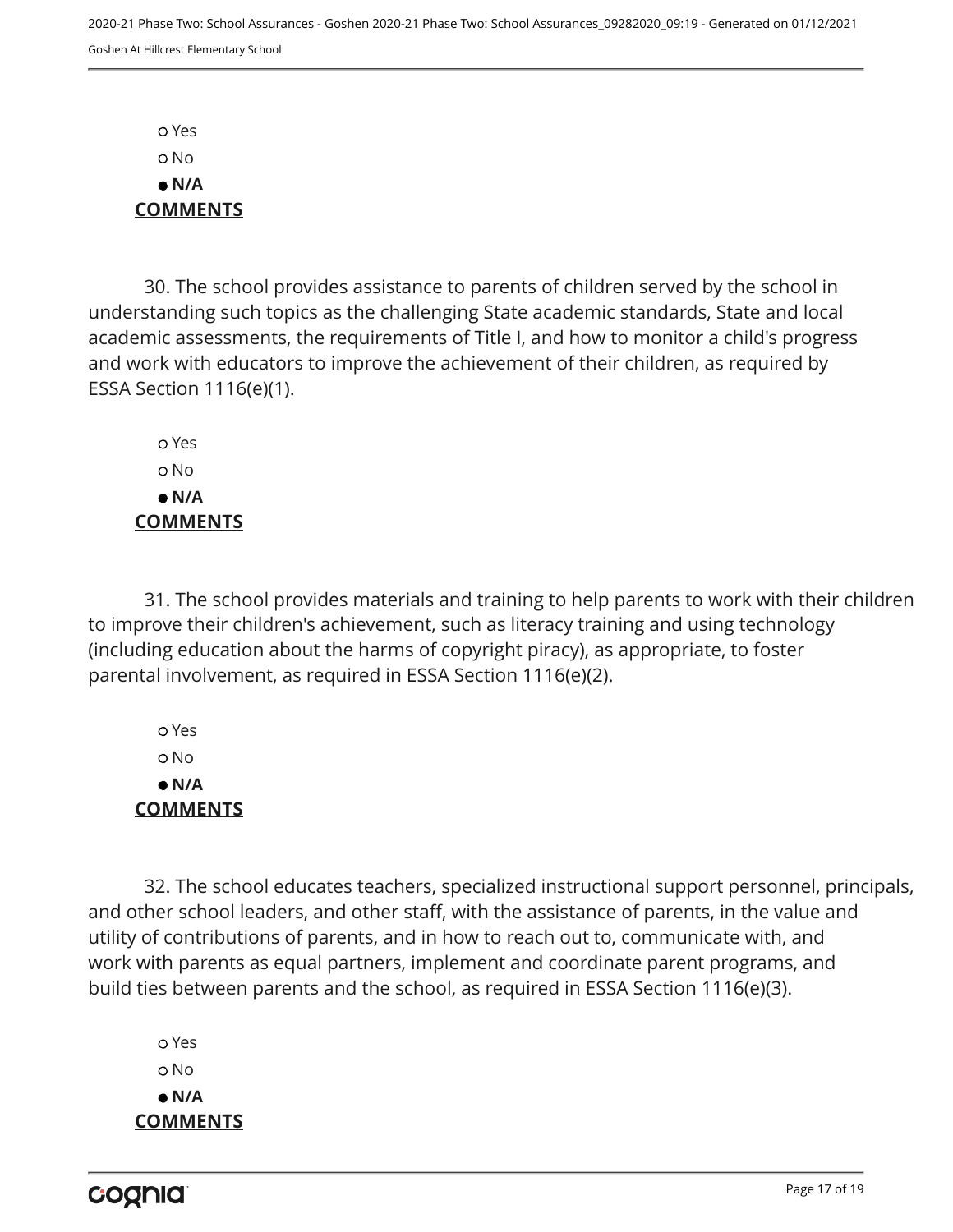33. To the extent feasible and appropriate, the school coordinates and integrates parent involvement programs and activities with other Federal, State, and local programs, including public preschool programs, and conducts other activities, such as parent resource centers, that encourage and support parents in more fully participating in the education of their children (ESSA Section 1116(e)(4)).

 Yes No  **N/A COMMENTS**

34. The school ensures that information related to school and parent programs, meetings, and other activities is sent to the parents of participating children, or all children in a schoolwide program, in a format and, to the extent practicable, in a language the parents can understand, as required in ESSA Section 1116(e)(5).

 Yes o No  **N/A COMMENTS**

35. To the extent practicable, the school provides opportunities for the informed participation of parents and family members (including parents and family members who have limited English proficiency, parents and family members with disabilities, and parents and family members of migratory children), including providing information and school reports required under section 1111 in a format and, to the extent practicable, in a language parents understand (ESSA Section 1116(f)).

 Yes No  **N/A COMMENTS**